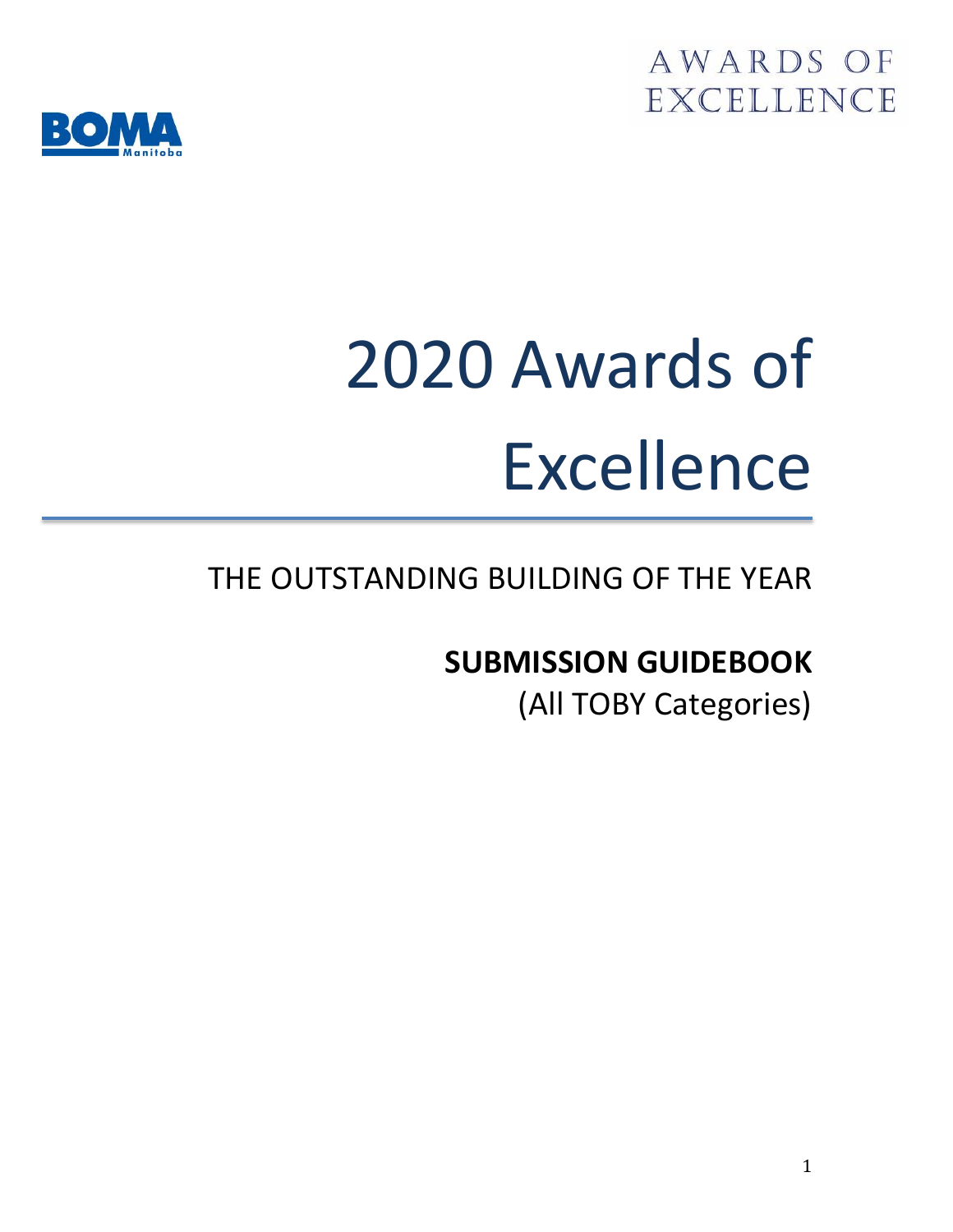## **INTRODUCTION**

BOMA Manitoba's The Outstanding Building of the Year (TOBY) Awards set the standard for commercial real estate excellence, celebrating exceptional buildings and their management teams.

The prestigious TOBY Awards are part of a tiered awards program spanning three levels of competition– Local, National (Regional) and International. Criteria for all levels of competition are established by BOMA International and in some cases modified at the National and Local levels. The program consists of exacting requirements for building management, operation and design, community impact, tenant relations/communications, energy management and conservation, environmental, regulatory and sustainability initiatives, and the training of building personnel.

All TOBY entrants must be BOMA BEST® certified and are subjected to an onsite building inspection by the BOMA Manitoba judges.

Local TOBY winners are eligible to compete nationally with the potential to advance on to the International competition stage if successful.

Don't miss the opportunity to be one of the 2019 award winners - enter your building today!

## **TO APPLY**

- $\circ$  A registration form must be completed and submitted to the BOMA Manitoba office. Applicants must work on completing their full submission in accordance with this guidebook
- $\circ$  Once finished all completed submissions (including applicable attachments) are to be uploaded directly onto the BOMA International TOBY porta[l www.toby.boma.org.](http://www.toby.boma.org/) Please Note: Details regarding the portal use will be emailed to each applicant
- $\circ$  Only the accredited judges and BOMA Manitoba management will have access to those documents.

## **DEADLINE**

Formal submissions must be completed and submitted via the online portal by 4:00 p.m. on Friday, March 27th, 2020

## **RESULTS**

Local awards judging is overseen by BOMA Manitoba (a panel of independent judges is assigned by BOMA). All results are final and are not subject to appeal.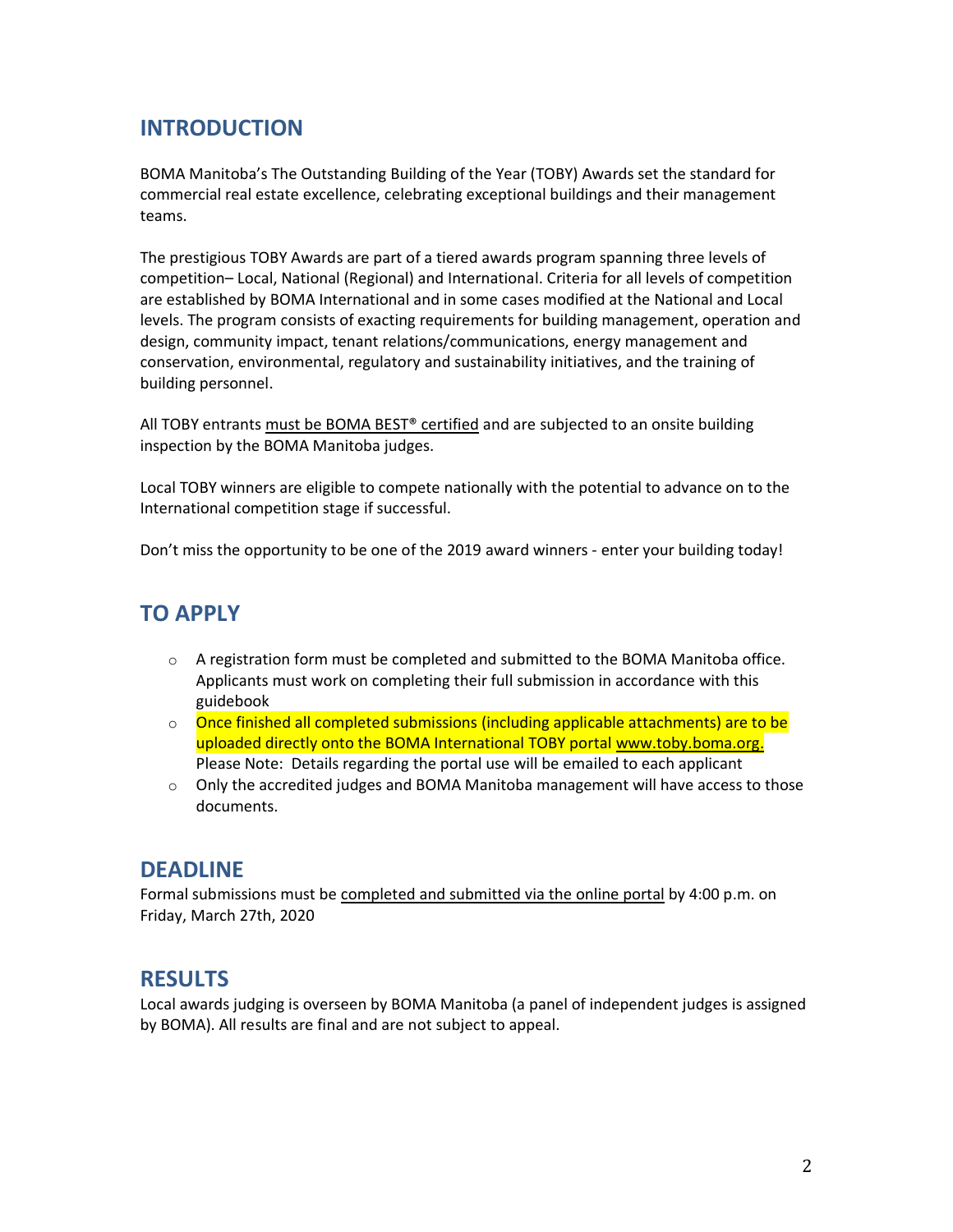## **ELIGIBILITY**

- The building may be entered in only one category and must be owned or managed by a BOMA Toronto member that is directly responsible or accountable for the property being entered.
- The building must have been occupied for at least one full year from the date of occupancy of the first tenant by January 31, 2020 with a minimum of 12 months of building operations.
- At least 50% of a building's rentable space must be used as office space to be considered for all categories except the Industrial, Mixed-Use, Public Assembly & Retail Categories. For eligibility in the Industrial category, the property must have more than 5% and less than 50% office area as measured by BOMA Standards. Buildings submitted in the Mixed-Use category must have at least 10% office space.
- All categories must be at least 50% occupied as at January 31, 2020 (evidence of documentation of occupancy).
- Owned and managed by present incumbent (Owner Company/Management Company) for at least 1 year prior to the time of submission deadline with 12 months of building operations
- All entrants are required to obtain a BOMA BEST certification. A copy of a valid BOMA BEST certification and/or office BOMA BEST letter must be available during your onsite inspection by the BOMA Toronto's COE judges. Omission of BOMA BEST certificate will result in automatic disqualification.
- See the section called Submission Guidelines on page 8 for TOBY category eligibility requirements
- Certificate of Excellence (COE) winners are eligible to enter every three years. For the 2020 awards cycle – COE winners who last submitted in January 31, 2017 are now eligible to compete.
- TOBY winners are eligible to compete after every 5 years. For the 2020 awards cycle TOBY winners who last submitted in January 31, 2014, are now eligible to compete.

*PLEASE NOTE: By applying to the TOBY program, applicants acknowledge and accept the following terms and conditions: Judging results are verified by BOMA Manitoba. All results are final and are not subject to appeal. Judges are industry representatives who volunteer their time and expertise for this program. The BOMA Manitoba Awards Committee that establishes our criteria is also comprised of industry representatives. Any concerns or issues with judging of properties must be made known immediately to the BOMA Manitoba office prior to the judging audit or the results being provided to the property.*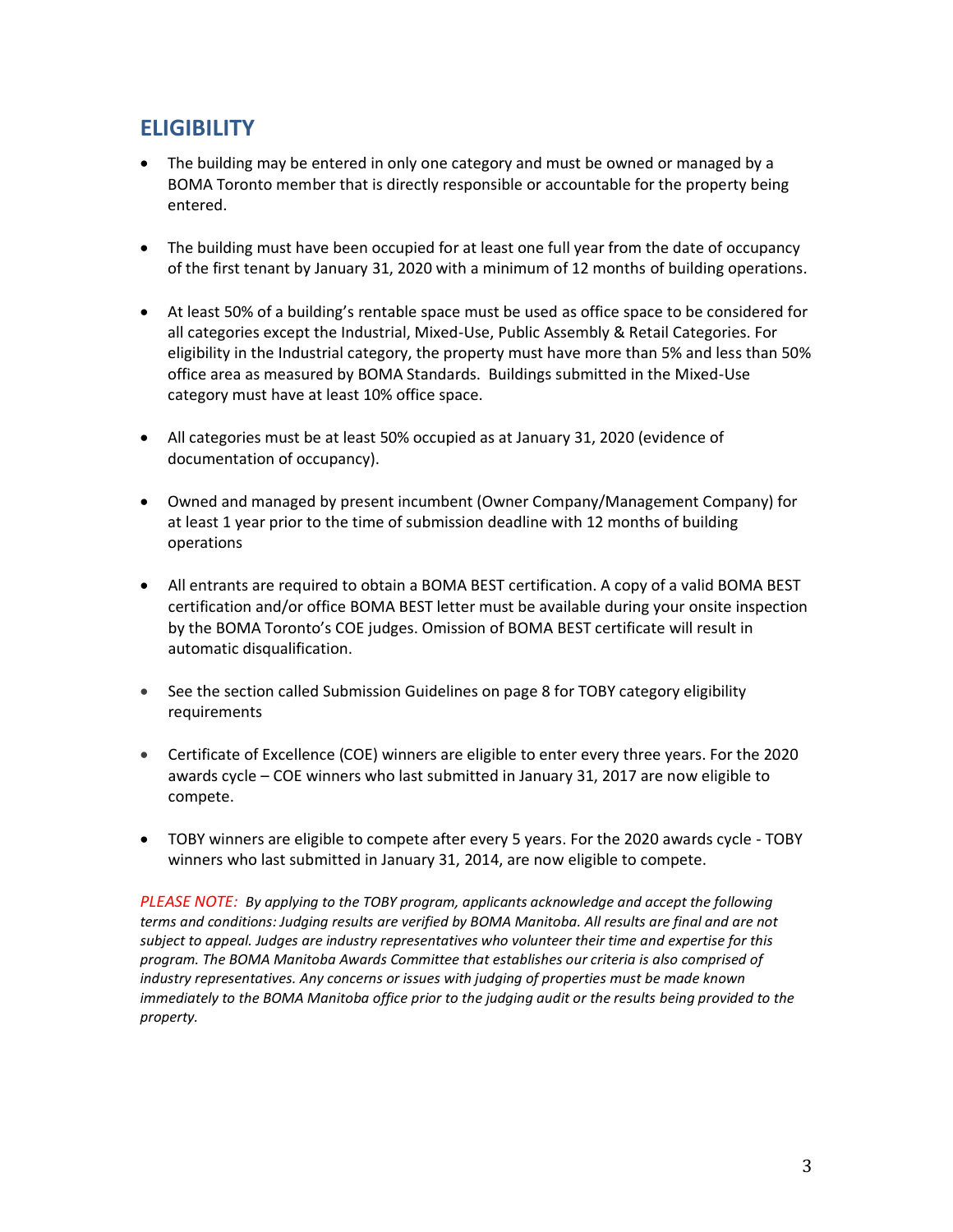## **ELIGIBILITY (Categories)**

## **COPORATE FACILITY**

All buildings must be a single-use facility at least 50% occupied by the corporate entity — includes government agencies and private enterprises.

#### **HISTORICAL BUILDING**

All buildings must be at least 50 years old with original design maintained. This category includes all sizes of buildings meeting the age criterion. The building must retain its historic physical integrity, which means the site must be relatively undisturbed. Renovations to the original framework is acceptable.

## **MEDICAL OFFICE BUILDING**

All buildings must be at least 75% medical use, and at least 50% of the dedicated medical use space must be for private physician or hospital employed physician offices. The building can be located on or off a hospital campus, and its tenancy can be comprised of 50% hospital or ancillary services, (such as imaging, physical therapy, rehabilitation clinics, prosthetics, pharmacy clinics) provided by the hospital, including employed or aligned physician offices, ambulatory surgery centers, clinical labs (such as catheterization labs). Patient stays must be less than 24-hours (but could occur within any 24-hour period).

#### **INDUSTRIAL OFFICE BUILDING(S)**

All buildings, comprising a total project, to include any single building industrial properties, one to two stories in height, with more than 5% and less than 50% office area. Building(s) must have a loading dock, roll-up or sliding rear door(s) for loading, with no common lobby or corridors except

for restroom vestibules and utility or fire equipment access.

## **MIXED-USE CATEGORY**

All properties will have minimum of 10% office in a planned integration of at least three components that are a mix of retail, entertainment, residential, hotel, recreation or other functions.

Each component will be at a minimum of 10% of the total property. The property can be one or more buildings managed by the same company. It is pedestrian-oriented and contains elements of a live-work-play environment. It maximizes space usage, has amenities and architectural features that tends to mitigate traffic and sprawl

#### **PUBLIC ASSEMBLY BUILDING**

All buildings must be publicly accessible and support multiple uses. The multiple use character of these buildings may influence the buildings utility use, opening hours and tenant or occupant relations. These buildings may be part of a larger portfolio. This category includes: stand-alone arenas, amphitheaters, auditoriums, art galleries, churches, hotels, convention centers, exhibit halls, courthouses, stadiums, university building(s) and other buildings that are publicly accessible. This category allows for entry restrictions based on ticketed or multi-tenant/occupant areas. When a building fits a different TOBY category, it should be entered in that category.

## **RETAIL (SHOPPING CENTRE)**

## RETAIL – ENCLOSED

UNDER 1 MILLION sq. ft.A group of enclosed retail commercial establishments under 1 million square feet, managed by one company. The entry must be managed as a single property and may be one or multiple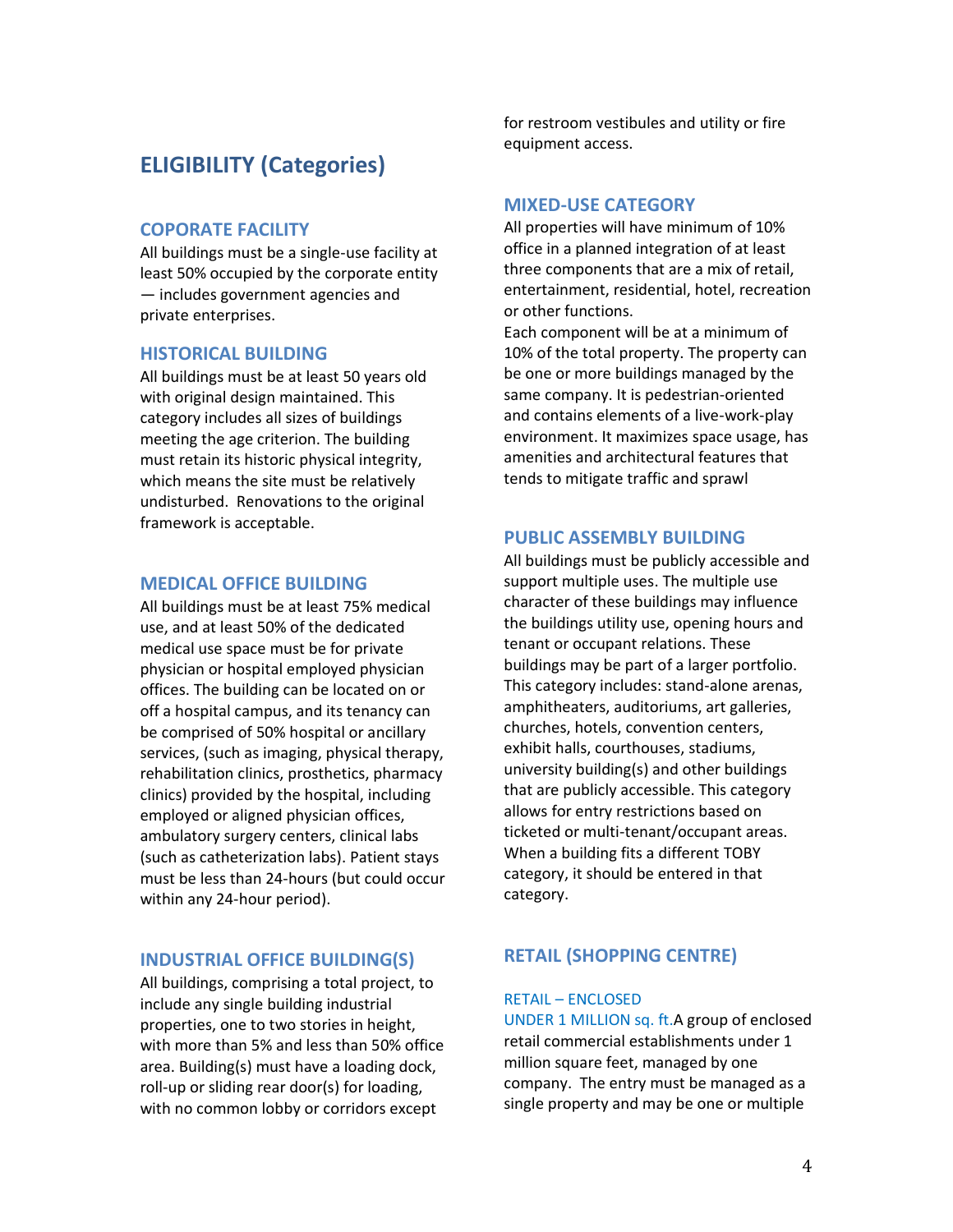levels in height with a minimum of 50% occupancy.

The anchor ratio must be at least 25% and the property must contain at least one anchor retailer (Grocery, Fashion, Department Store, etc.).

#### RETAIL – ENCLOSED

OVER 1 MILLION sq. ft.A group of enclosed retail commercial establishments over 1 million square feet, managed by one company. The entry must be managed as a single property and may be one or multiple levels in height with a minimum of 50% occupancy.

The anchor ratio must be at least 25% and the property must contain at least one anchor retailer (Grocery, Fashion, Department Store, etc.).

#### RETAIL - OPEN AIR /STRIP

Refers to an open-air retail property that managed by one company with a minimum of 50% occupancy. The entry may be made up of individual retail units, with either one or multiple levels in height, but must be managed as a single property. The anchor ratio must be at least 25% and the property must contain at least one anchor retailer. (i.e. Grocery, fashion, department store, etc.). The configurations are where there is no indoor common space, and stores may be unconnected or attached in a strip or row type of fashion. This type of property may also be called a Strip Mall.

#### **OFFICE BUILDING**

As of July 2019, the building must be at least three years old from the date of occupancy of the first tenant. At least 50% of the building's space must be used as office space\*.

Office Building Categories include:

o Under 100,000 Sq. Ft.

- $\circ$  100,000 249,999 Sq. Ft.
- $\circ$  250,000 499,999 Sq. Ft.
- $\circ$  500,000 1 Million Sq. Ft.
- o Over 1 Million Sq. Ft.

All buildings with at least 50% office area are eligible.

*\*Area will be rentable area of the building using the BOMA/ANSI Standards Method for measuring floor area in office buildings.*

## **RENOVATED BUILDING**

All Building(s) must be at least 15 years old, have maintained a minimum of 50% occupancy during the renovation process for all building(s) and three or more projects must be completed in each building when submitting multiple buildings. If entry is a single building, a minimum of five projects are necessary. Renovation can encompass: **(1)** Rehabilitation (the restoration of a property to satisfactory condition without changing the plan, form, or style of a structure); **(2)** Modernization (taking corrective measures to bring a property into conformity with changes in style, whether exterior or interior. It requires replacing parts of the structure or mechanical equipment with modern replacements of the same kind but not including capital additions); and **(3)** Remodelling (changing the plan, form or style of a structure to correct functional or economic deficiencies). In order to be eligible, a minimum of five of the following work projects must be completed by January 31, 2020.

- **1)** New roof, re-roof or green roof
- **2)** New boilers/HVAC/Central Plant
- **3)** Cleaning/painting/new design of existing building envelope
- **4)** New electrical system
- **5)** New fire panel/sprinkler system
- **6)** Modernization of elevators which can include mechanicals, AODA compliance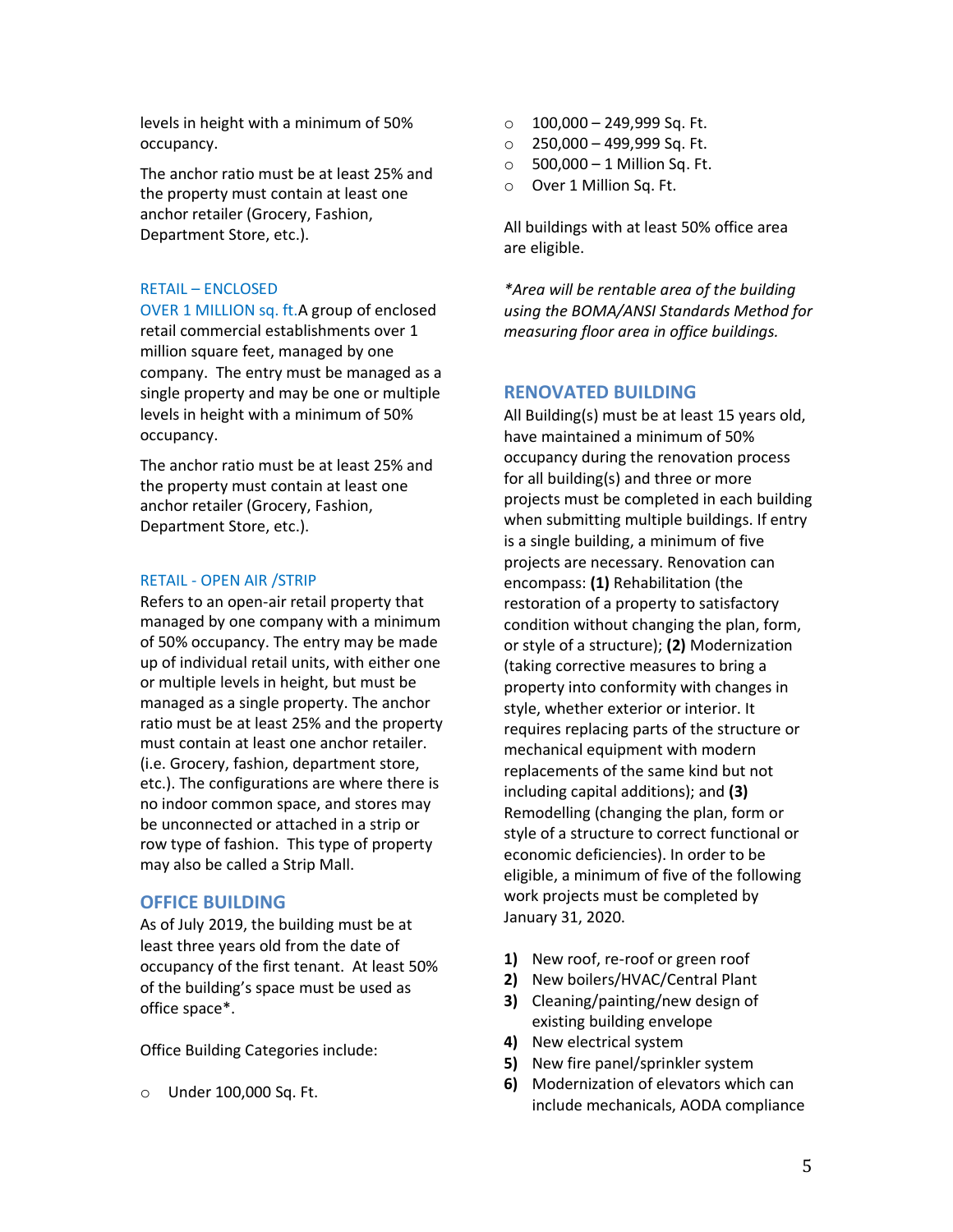and interior cabs refurbishment

- **7)** New security systems can include card access, cameras, console, fire panel etc.
- **8)** Renovation of main lobby that includes three or more of the following items: floors, walls, entry doors, signage, security desk etc.
- **9)** Renovation of restrooms that includes four or more of the following items: sinks, counter tops, toilet, urinals, floors, walls, lighting, faucets, flushometers, stall partitions etc.

## **SUBURBAN OFFICE PARK (MID-RISE)**

Two or more buildings managed by the same management company with one building that is six to ten stories in height, all buildings must occupy land greater than five acres and are located outside of the central business district or the downtown core area.

**NOTE:** If a suburban office park is comprised of both low and mid-rise buildings, the entry must submit under the Mid-Rise category.

*\* Net rentable as measured by BOMA standards*

## **SUBURBAN OFFICE PARK (LOW-RISE)**

Two or more buildings managed by the same management company with the tallest building being no higher than five stories; all buildings must occupy land greater than five acres and are located outside of the central business district or the downtown core area.

## **SUMBISSION GUIDELINES**

## **THE OUTSTANDING BUILDING OF THE YEAR**

The TOBY is awarded to the top scoring building in various building categories within the BOMA Manitoba Awards of Excellence program. The minimum score for a TOBY win is 80%. Manitoba TOBY winners may be eligible to enter in categories that continue in the BOMA national awards program, given they meet national requirements. If successful there, they are eligible to move on to the BOMA International Awards program in available categories. Please check the [BOMA Canada](http://bomacanada.ca/awards/tobyaward/) an[d BOMA International](http://www.boma.org/Pages/default.aspx) guidebooks for further details on available award categories.

## ONSITE/MANDATORY DOCUMENTS

## **MANDATORY DOCUMENTS**

The following documentation is mandatory where applicable and should be made available. On-line versions are acceptable however keep in mind that judges will be looking for written evidence and documentation in hard copy and this must be available at the time of inspection at the property being inspected. These documentations are mandatory (failure to comply will result in immediate disqualification and loss of entry fee). Ease of navigation is essential to ensure that judges can easily and readily review: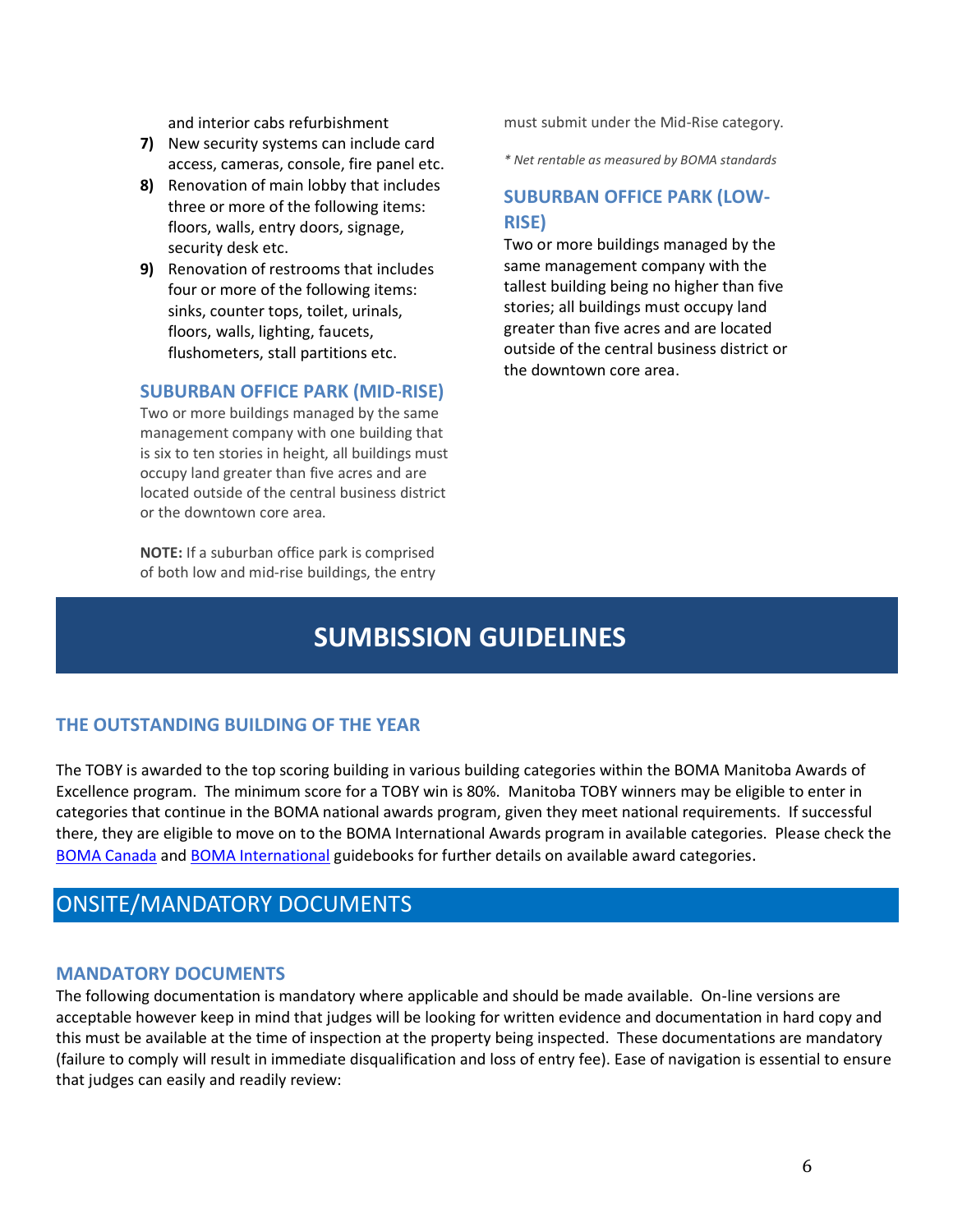- o Evidence of Evacuation Drills conducted with the past 12 months (Note: Drills can be silent is applicable)
- o Preventative Maintenance Manual
- o Standard Operating Procedures (SOP) manual / documentation
- o Regular financial reports / accounting software used
- o Purchase policies

**NOTE: The building team must be very familiar with the submission, all building area/systems and be prepared to answer onsite questions from the judges. Property Management team should be on site during inspections and must be very familiar with commencing the review of the mandatory documents. Please allow a minimum of 2.5 hours to complete the judging process.**

## **BUILDING INSPECTION**

A mandatory building inspection will be scheduled during late April 2019 or the first week of May 2019. A member of the judging team will contact the Property Manager in advance to book a mutually agreeable date and time for a site visit. Judges should be taken to a boardroom or office where they will spend a minimum of 1 hour examining the written submission. Following that review, the judges should be taken on a tour of the building. Please allow a minimum of 2.5 hours to complete the building inspection process.

**NOTE: The building team must be very familiar with the submission, all building areas/systems and be prepared to answer onsite questions from the judges. Property Management team should be on site during inspections and must be very familiar with commencing the review of the mandatory documents.** 

The following areas will be inspected during the building inspection (if applicable to building category):

- o Entrance / Mall Lobby
- o Security /Life Safety
- o Management Office
- o Elevators
- o Multi-Tenant Corridors
- o Restrooms
- o Stairwells
- o Typical Tenant Suite (*if applicable to building) (Mixed-Used – at least two use types)*
- o Central Plant / Engineering Office
- o Equipment rooms / Services areas
- o Parking facilities *(only if Owner/Agent operated)*
- o Landscaping / grounds (photos are acceptable)
- o Refuse removal & loading docks
- o Roof
- o Tenant amenities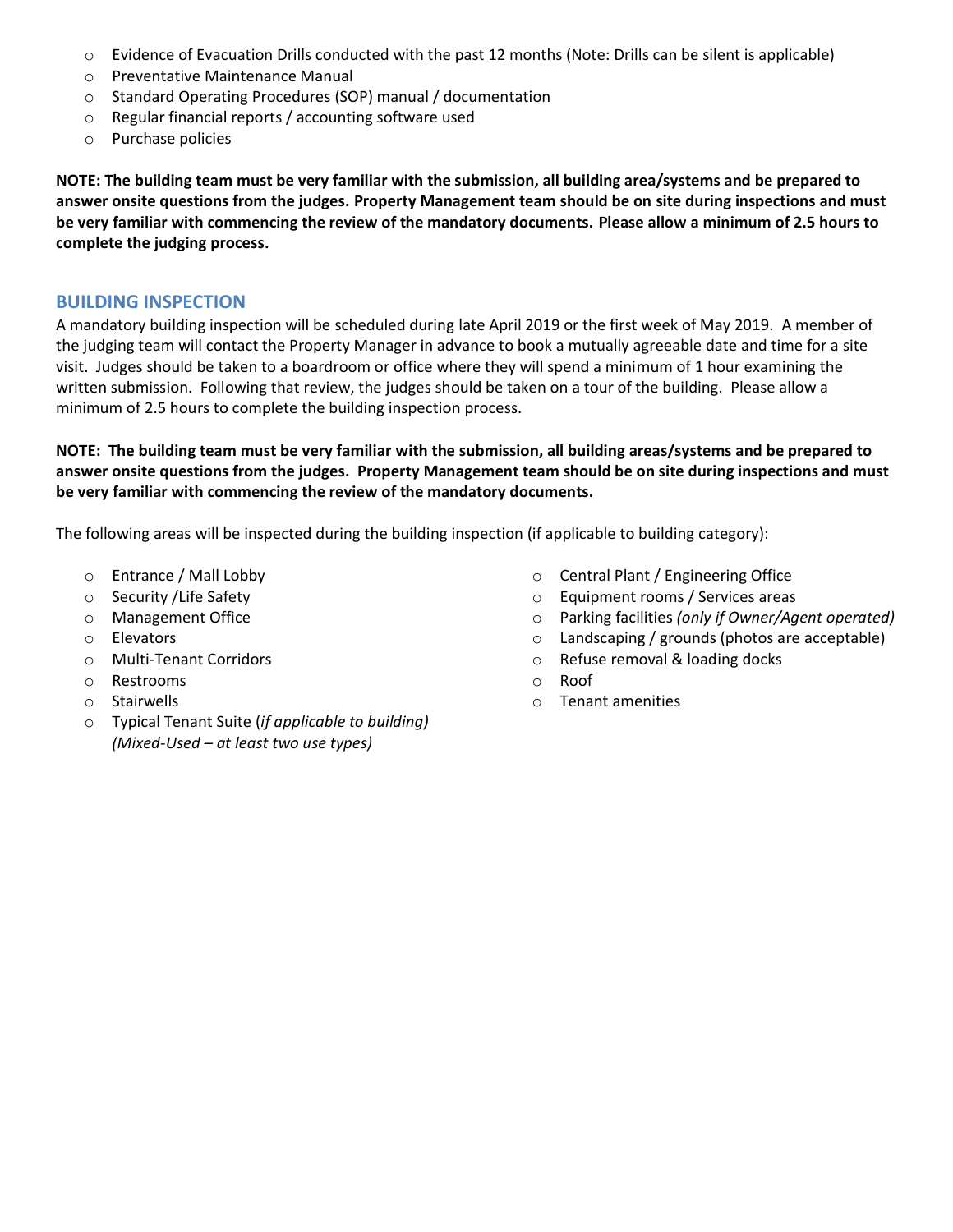*A minimum of 80% must be earned to be eligible for the TOBY.*

| <b>Building Description</b>                 | $0 - 1$  |
|---------------------------------------------|----------|
| <b>Building Standard</b>                    | $0 - 3$  |
| <b>Competition Photographs</b>              | $0 - 1$  |
| <b>Community Impact</b>                     | $0 - 15$ |
| Tenant Relations / Communications           | $0 - 15$ |
| <b>Energy Conservation</b>                  | $0 - 20$ |
| Environmental / Regulatory / Sustainability | $0 - 15$ |
| Emergency Preparedness / Life Safety        | $0 - 15$ |
| <b>Training of Building Personnel</b>       | $0 - 15$ |
| <b>TOTAL</b>                                | 0 - 100  |

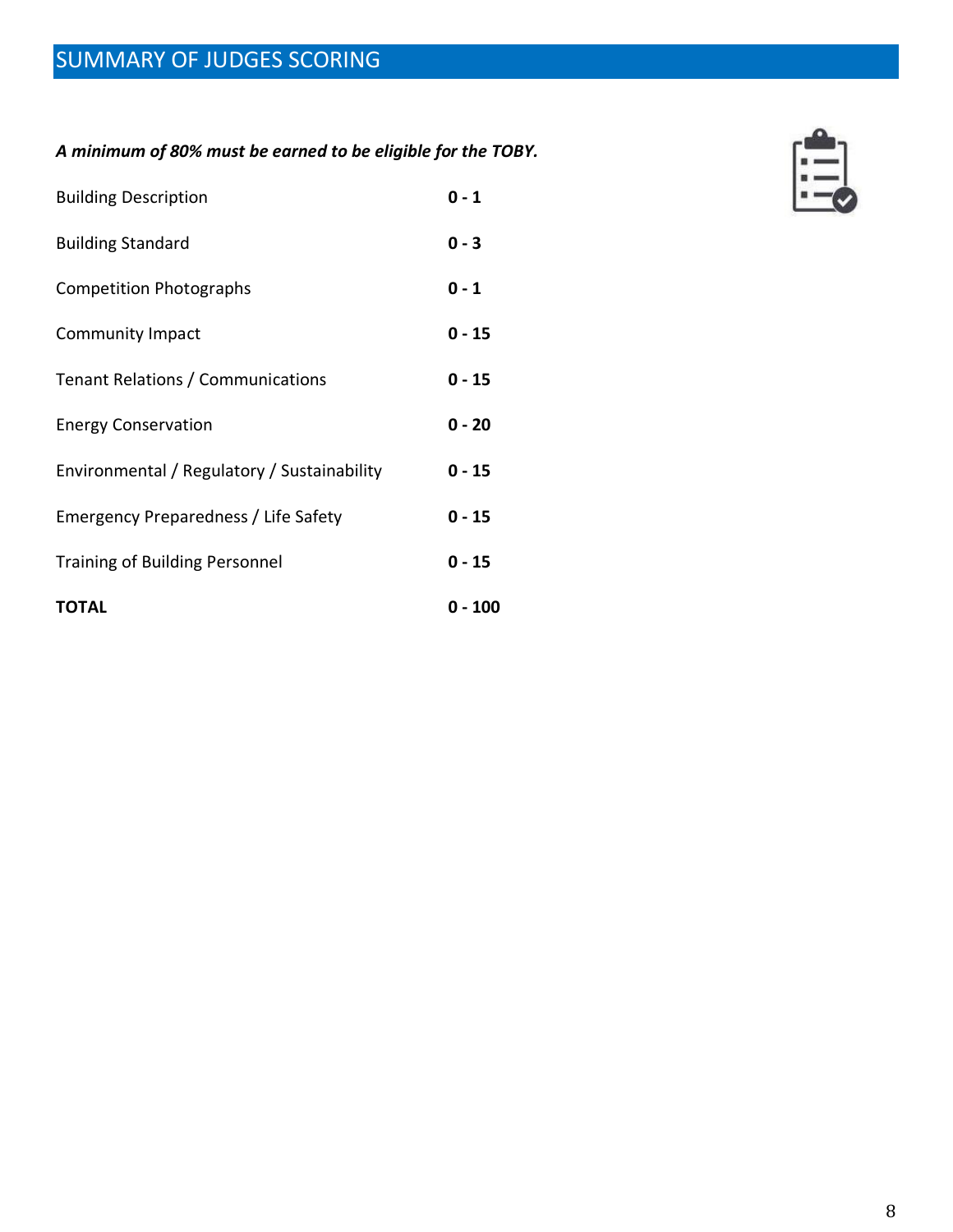## **COMPLETE GUIDEBOOK**

## Written Submission & Supporting Attachments

## **BUILDING DESCRIPTION - 1 point**

Provide a summary of the physical description of the building(s), property and location.

**Submission Format: Maximum of 350 words No attachments allowed for this section.**

## **BUILDING STANDARDS - 3 points**

The Building(s) Standards should be designed to provide the reader with an overview of the building(s) and property since the judging at the national & international levels does not include a physical inspection of the building(s) and property.

#### **All building categories must:**

- Disclose in a paragraph if your entry includes multiple buildings being entered as a single entry. In order to comply, the multiple buildings must be owned by the same company, managed by the same company, managed as a single entity and not located within a Suburban Office Park. This disclosure is necessary for all categories.
- Provide a floor plan for your building showing your main lobby as well as two additional typical floor plans.
- Include a site plan or an aerial photograph. Aerial photograph should show the building(s) and property/boundary lines.
- Document use of BOMA floor measurement standard type in section of lease where the BOMA floor measurement standard is referenced, or upload other documentation, such as a sample lease document or calculations referencing the BOMA office standard (1996 or 2010 versions). If not using BOMA standard, please list which standard is being used.
- Describe certifications and/or awards that have been achieved that are not related to ENERGY STAR® , BOMA BEST<sup>®</sup>, or BREEAM. Attach a copy of the certification/award.
- Include TOBY Inspection Verification PDF (this pdf document will be filled out by the judges during their onsite inspection and submitted to the auditors).

**Industrial Office Buildings:** Entrants should include ceiling height, weight loads, truck/rail access, bay areas, design flexibility, and other building standards that will help the judges review your entry.

**Mixed-Use, Public Assembly & Retail Buildings:** Start with the following: Building Name, Number of Floors and Floor Plate Square Footage, Total Building Square Footage, Retail Area Square Footage, Office Area Square Footage and other Area Square Footage and Exterior Building Description (type of façade, windows, roof etc.).

Provide a single paragraph describing each of the items below:

- **1)** Number of public entrances and their physical characteristics
- **2)** Common area standard finishes
- **3)** Restroom standard finishes
- **4)** Customer service/concierge facilities
- **5)** Utility distribution
- **6)** Elevators &/or escalators &/or moving walks, lifts, etc.
- **7)** HVAC distribution system
- **8)** Fire life safety systems
- **9)** Loading dock & back of house tenant receiving areas
- **10)** Parking
- **11)** Emergency generator/back up power
- **12)** Signage and wayfinding
- **13)** Multiple uses (where applicable)

**Renovated Buildings:** The Building(s) Standards section must start with a summary explaining the renovation work completed. It must include a description of each project, the date of completion of description of each project, the date of completion of each project and which of the three renovation types were utilized (rehabilitation, modernization and/or remodeling).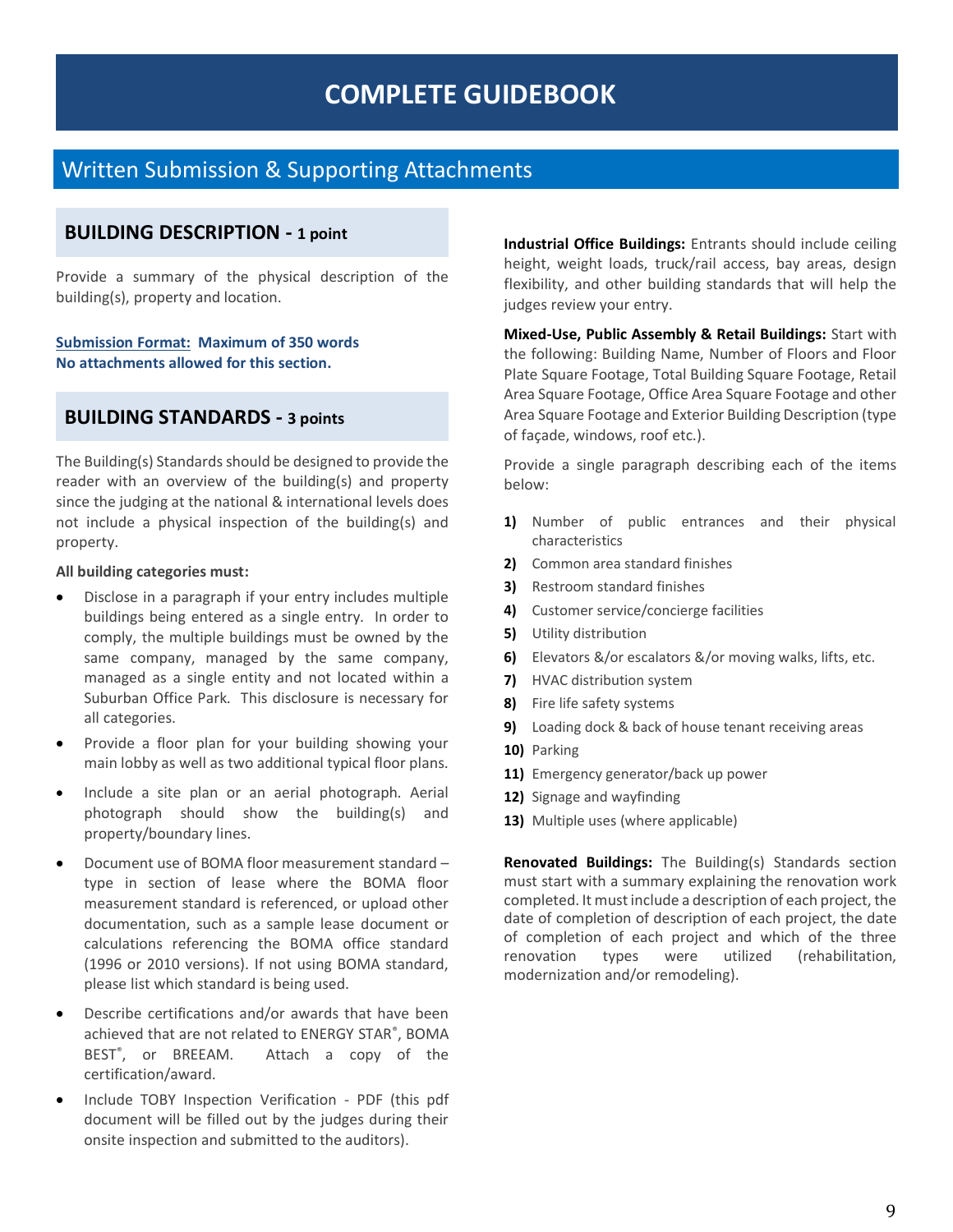## **BUILDING STANDARDS – (continued)**

#### **All other building categories must:**

Start with the following: Building Name, Number of Floors and Floor Plate Square Footage, Total Building Square Footage, Office Area Square Footage and other Area Square Footage and Exterior Building Description (type of façade, windows, roof etc.).

Provide a single paragraph describing each of the items below:

- **1)** Lobby/atrium standard finishes (for the Mixed-Use, one per entity, lobby up to three)
- **2)** Corridor standard finishes
- **3)** Restroom standard finishes
- **4)** Typical Tenant Suite Standard Finishes (Mixed-Use -2 suites from different entities)
- **5)** Utility Distribution
- **6)** Elevators
- **7)** HVAC Distribution System
- **8)** Fire life safety systems
- **9)** Loading dock & parking
- **10)** Emergency generator/back up power
- **11)** Signage & wayfinding

## **Submission Format: Maximum of 2000 words Maximum of 5 attachments allowed for this section**

*Floor plans can be combined into one pdf document.*

## **COMPETITION PHOTOGRAPHS 1 point**

#### **A. Industrial Buildings:**

Provide the following photographs of your building(s):

- 2 Front exterior of the building(s),
- 1 Rear exterior of the building(s),
- 1 Interior of the office
- 1 Interior of the warehouse
- 2 Additional photographs, the subject matter of which is the entrant's choice
- **B. Renovated Buildings:** A minimum of (6) with a maximum of 12 additional photographs displaying building features "before and after" rehabilitation, modernization and/or remodeling are required. One "before" photo for every "after" photo of the exact same location is necessary.

#### **C. Retail Buildings:**

Provide the following photographs of your building(s):

- 1 Front exterior
- 1 Rear exterior
- 1 Interior (lobby and hallways, public areas)
- 1 Example of signage
- 2 Additional photographs, the subject matter of which is the entrant's choice

#### **D. Public Assembly Building:**

- 2 Exterior
- 1 Interior (lobby and hallways)
- 2 Multiple use areas
- 1 Signage and wayfinding
- 1 Central plant or main mechanical room (chiller, fire pump or boiler room)
- 2 Additional photographs, the subject matter of which is the entrant's choice

#### **E. All Other Buildings:**

- 2 Exterior
- 1 Interior (lobby and hallways)
- 1 Standard tenant area (for Mixed-Use categoryup to 3 per entity)
- 1 Central plant or main mechanical room (chiller, fire pump or boiler room)
- 2 Additional photographs, the subject matter of which is the entrant's choice

#### **Submission Format: No text is required for this section**

## **AWARD CEREMONY PHOTOGRAPH**

In addition to the competition photos, **all entries must** submit one high resolution (minimum 300 dpi) 11" x 14" colour (JPG) of the building's exterior for display at the awards ceremony. Also, a photograph of the management team responsible for daily management of the building(s) is required.

**Submission Format: No text is required for this section**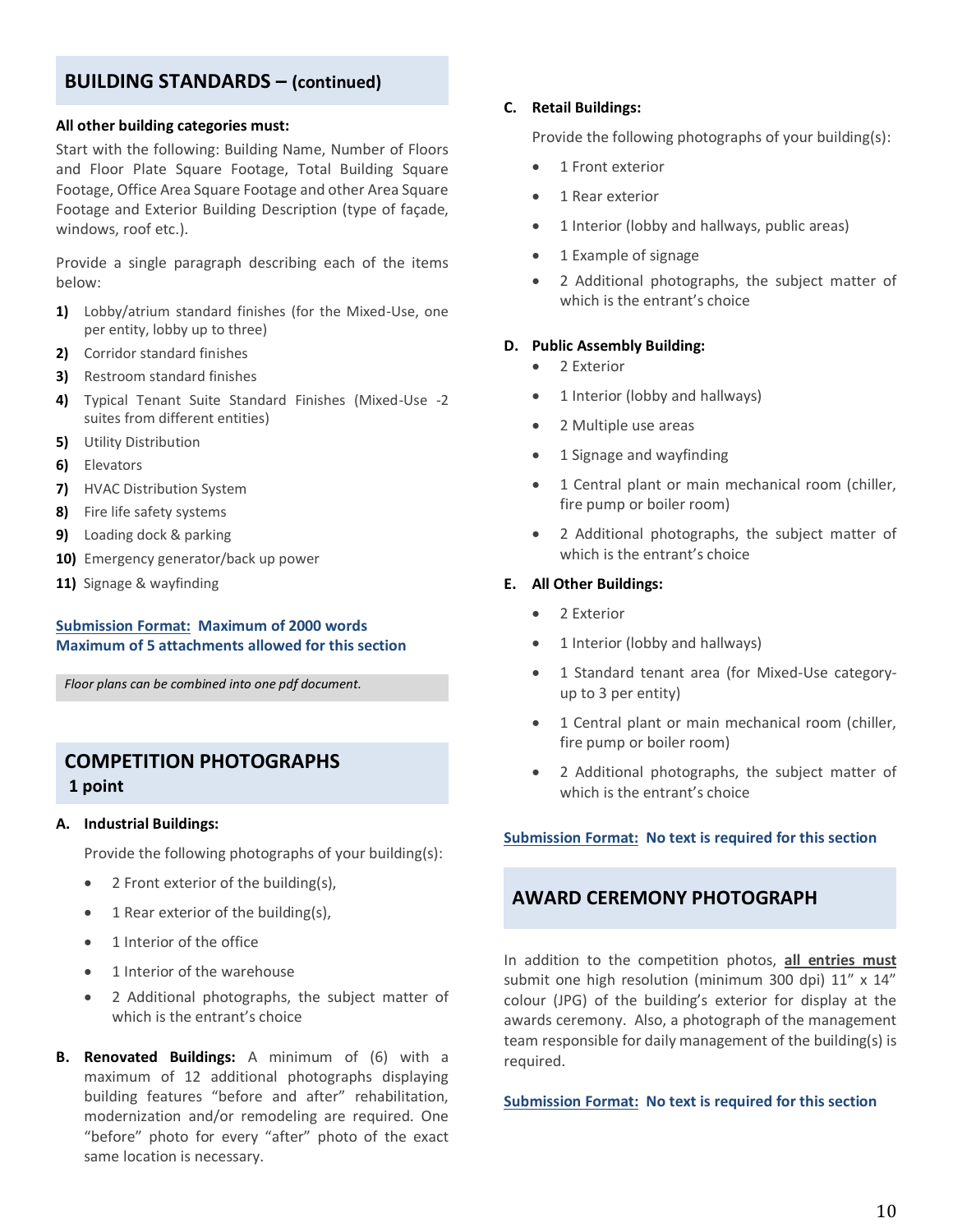## **COMMUNITY IMPACT - 15 points**

- Provide a written description of the building management's impact on the community. For example: jobs provided (as a direct result of the building's existence), amenities to the community or the corporate environment (parks, blood drives, special events, etc.), tax impact (provide special assessments for roads, sewers, etc.), recognition awards, letters and roads and other transportation improvements. If the impact can be quantified as additional income for the community or charitable event or has some type of savings associated with the impact, please describe. When describing the current year's events, please note programs and how long they have been in place.
- Describe how the building management's initiatives in this area have helped make the property a benefit to the local community. Only include corporate donations/activities if entrant can describe how the onsite management team personally participated.



*Summer students employed, co-op student placements, seasonal hires. Community involvement and enrichment (Local BIA, Schools, Charities, Donation Drive (toy, clothing, food), Animal Protection, Donation of space (vacant* 

*area, courtyards, lobbies) for community/city events, buskers, arts & crafts, farmers markets.*

#### **NOTE:**

- **A. All Categories:** This section should not be confused with Tenant Relations. Please indicate services that relate to the community and not to the tenants. Entrants may also include a maximum of three PDF attachments reflecting the events being described such as posters, flyers, newsletters and charity acknowledgement letters. NOTE on the online portal no JPEGS will be accepted.
- **B. Industrial Buildings:** Entrants may also include the building's compatibility with neighboring properties and how the building affects traffic.
- **C. Retail, Mixed-Use & Public Assembly Buildings:** Entrants should focus on amenities made available to the community as a result of the property and describe amenities open to the public to utilize. Demonstrate the building management or staff participation in community involvement and enrichment.

#### **Submission Format: Maximum of 1,800 words**

**Max. of 3 PDF attachments allowed for this section**

## **TENANT RELATIONS / COMMUNICATIONS - 15 points**

- Provide a summary of the Tenant Relations efforts and/or programs sponsored by building management within the last 12 months.
- Describe the building's work management system for responding to tenant maintenance issues, as well as any ongoing programs for informing tenants of building operation problems.
- Describe tenant amenities available such as health facilities, childcare and food service.
- Indicate if tenant satisfaction surveys were conducted including the frequency and the date the last survey was last completed and the results.
- Provide an explanation of the major findings and the action(s) management took to share results, alleviate concerns and/or problems, and/or ensure that acceptable and "popular" procedures and activities were maintained

#### **NOTE:**

#### **A. All Categories must also include:**

- **3** samples of tenant appreciation letters (**PDF**)
- **2** newsletters (**PDF**)
- **1** copy of tenant/occupant survey results (**PDF**)
- **1** tenant communications piece (**PDF**)
- **3** photographs reflecting the events being described (**JPEG**)
- **1** table of contents from the tenant manual (**PDF**). Do not include the entire manual or photograph collage. (Only single images)
- **B. Corporate Facility:** Employees are considered tenants and you may include the table of contents of your tenant information manual or guidebook in addition to the summaries described above.
- **C. Public Assembly Building:** Patrons may be included as well as tenants for Public Assembly Buildings.

#### **Submission Format: Maximum of 1,800 words**

**A maximum of 8 PDF attachments and 3 JPEG attachments allowed for this section.**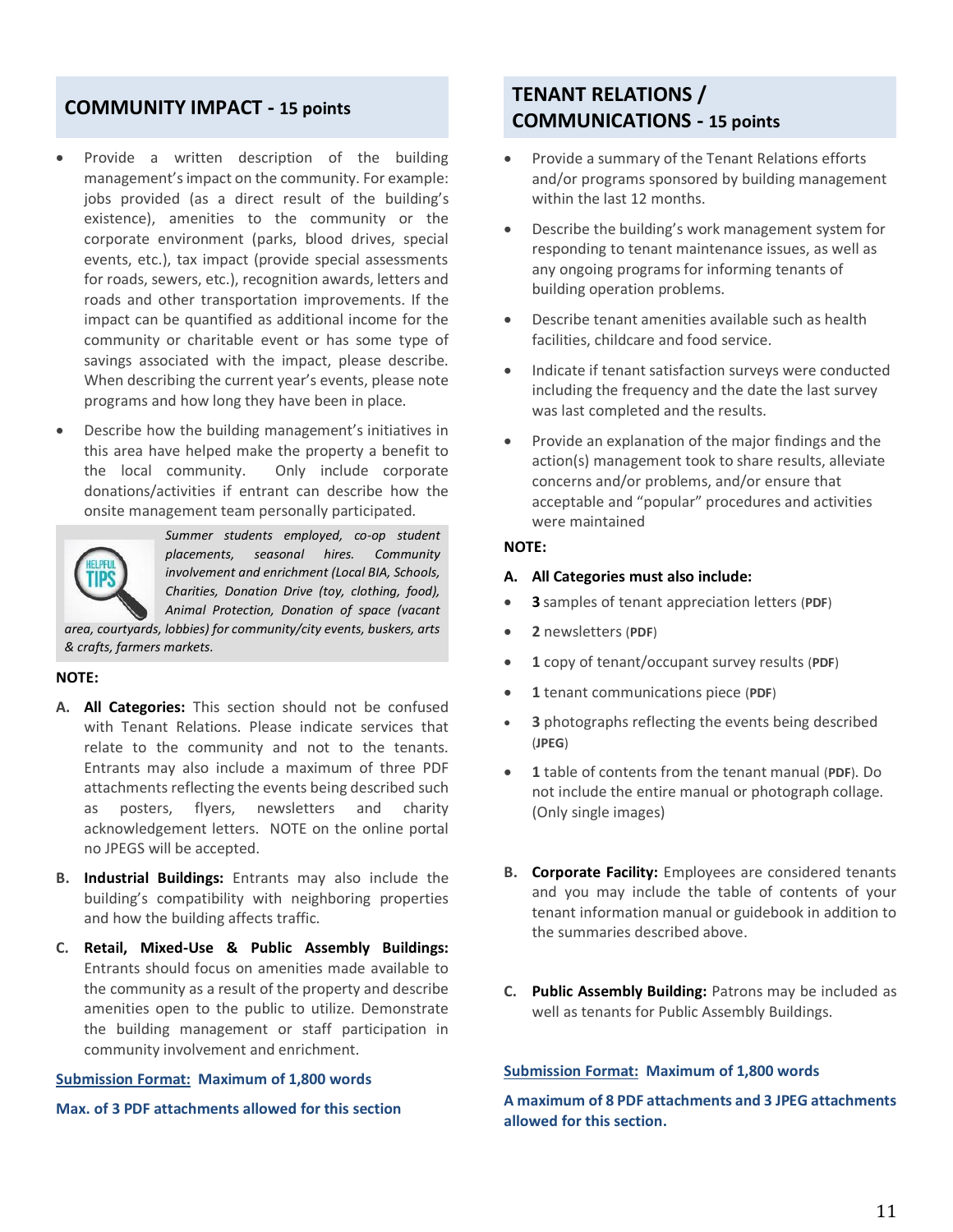## **ENERGY CONSERVATION - 20 points**

All Entrants are required to obtain a BOMA BEST<sup>®</sup>. certification. A copy of a valid BOMA BEST<sup>®</sup> certification and/or official BOMA BEST<sup>®</sup> letter must be available during your onsite inspection.

BOMA BEST® Certified / Bronze: 3 points

| <b>BOMA BEST<sup>®</sup> Silver:</b>   | 4 points |
|----------------------------------------|----------|
| <b>BOMA BEST<sup>®</sup> Gold:</b>     | 5 points |
| <b>BOMA BEST<sup>®</sup> Platinum:</b> | 6 points |

#### **Building Staff/Tenant Education** (**4 points):**

Describe any programs in place to educate building operations staff, property managers, engineers, leasing agents, and other personnel such as tenants about the importance of and methods for energy conservation. This may include encouraging or requiring participation in BOMA Energy Efficiency Program (BEEP), ENERGY STAR® training sessions, BOMA BEST® Practices, pursuing industry certification and professional development programs.

#### **Building Operations and Maintenance (5 points):**

Describe your building maintenance procedures and how they contribute to energy conservation. This should include the following as well as any additional procedures followed:

- Preventative maintenance programs
- System documentation
- Equipment and system performance monitoring
- Sensor and control calibration.

Provide a description of the steps taken to improve the energy performance of your building over the last three years.

#### **Building Energy Management System Monitoring (EMS) (5 points):**

Energy Management System (EMS) is often underutilized in commercial buildings. When fully engaged, they are powerful tools for improving the performance of HVAC and lighting systems and conserving energy. Describe the EMS in place in your building and the degree to which you use it to reduce the building's energy consumption. Provide measurable results demonstrating reduction in energy and improved performance.



*Goals/targets in place for reducing energy consumption; enrollment in incentive/rebates programs; energy efficient projects in place or intent to commit within 12 months; energy efficient programs onsite (green team, green* 

*roof, tenant engagement); tenant awareness/ incentive/education and participation; building operations and maintenance procedures; practices contributing to site energy efficiency; tracking/ benchmarking.*

#### **Submission Format: Maximum of 1,750 words**

**A maximum of 2 PDF attachments allowed for this section. One of the 2 attachments should include, the BOMA BEST® certificate/ letter**

## **ENVIRONMENTAL, REGULATORY, SUSTAINABILITY & WASTE 15 points**

Describe a minimum of 6 programs of which at least 3 should be related to Environmental and Regulatory and at least 3 related to Sustainability.

#### **Environmental & Regulatory (5 points):**

- Describe the policies and procedures in place at the building. This may include accessibility for disabled tenants and visitors, indoor air quality management and testing, storage tank management, generator testing and management, hazardous waste management, asbestos management, emergency clean up, blood borne pathogen program, pandemic preparedness and tenant environmental management and compliance.
- Provide documentation of buildings waste management plan, recycling policies and building's exterior maintenance plan, including recaulking, window washing, pressure washing, etc., green programs and/or any other environmental management programs.
- Please include any additional environmental and regulatory policies and procedures not mentioned above that are being followed.

## **ENVIRONMENTAL, REGULATORY, SUSTAINABILITY & WASTE (continued)**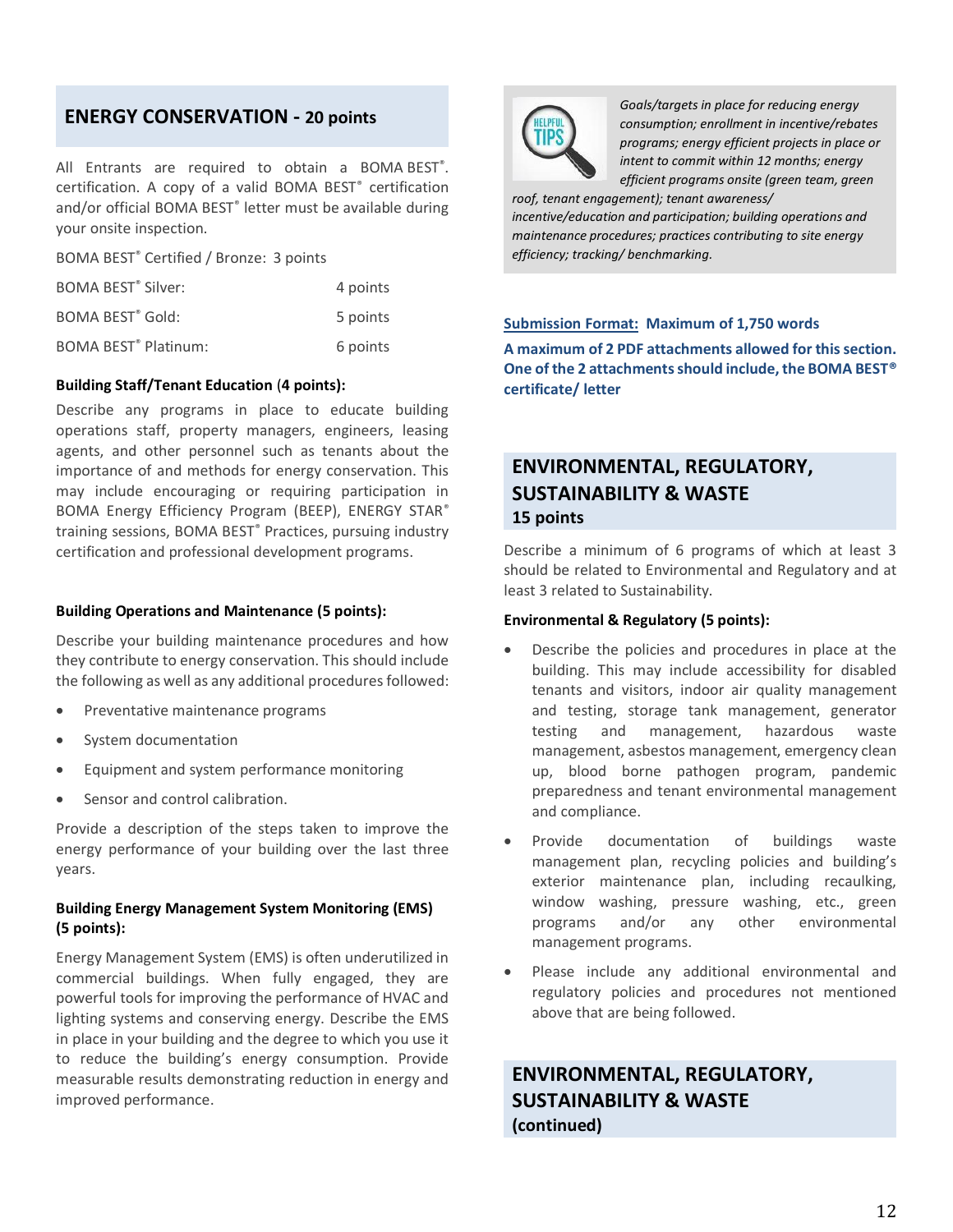

*Environmental Management Plan/ Manual; Elevator/Escalator/Moving Walks, Freight, Lift Maintenance logs; Waste Audit Reports; Waste Reduction Work Plan posted; Roof Anchor Plan & Inspection; CFC reporting; Air* 

*Emissions; TSSA Compliance; Work plans in place to meet new regulations; Health & Safety procedures (staff, contractors); (hot work permits, spill control procedures lockout-tagout, roof waivers, contractor management program, safe work permit program); record keeping, equipment (chemical storage, protective gear; safety shower, eyewash station); GHS (Globally Harmonize System) compliance; MSDS (housekeeping & maintenance); Accessibility Action Work Plan (Wheelchair (entryways, washroom, elevators, light switches), Visually Impaired (Braille elevator buttons, directories, signs for suite numbers and names, floor indicators (voice or tone), concierge service.*

## **Sustainability (5 points):**

- Describe the policies and procedures in place at the building. This may include storm water management, green friendly landscape management, integrated pest control management, green cleaning, green purchasing policy, exterior building maintenance management plan, waste management and recycling, lamp disposal, water reduction and management and traffic reduction initiatives. Please include any additional sustainable policies and procedures not mentioned above that are being followed.
- When describing these policies and procedures explain if they are mandated by municipal, provincial and/or federal compliance or other. If these programs are not mandated, explain the purpose for implementing.



*Reduction of environmental footprint; sustainability included in owners documentation, leases, construction manuals, construction services; building recycling plan list of recycling services made available (toners, cartridges, cell* 

*phones, batteries, e-waste, organic waste), reuse of building materials; cradle to grave programs; tenant engagement initiative on sustainability.*

## **Waste (5 points):**

Describe your building's waste reduction work plan and source separation program

## **EMERGENCY PREPAREDNESS / LIFE SAFETY (continued)**

• Include Automated External Defibrillator (AED) policy or equivalent (as a PDF); written security procedures (Table of contents, as a PDF), copy of Accessibility AODA plan (as a PDF) and reference of access control and surveillance systems in the building (as a PDF).

Where applicable include:

- Collection of organic waste, paper, metal cans, glass, plastic containers and cardboard
- Your facilities diversion rate
- Educational training for occupants, custodians and general public
- Organizational statement for continuous improvement in reduction and diversion of waste streams
- Address the prevention, diversion, & management of solid waste generated as a result of day to day activities & infrequent events
- Attach a PDF copy of your latest waste audit
- Future plans to increase recycling levels & reduce the waste generated

#### **Submission Format: Maximum of 2,250 words**

**Up to 5 PDF attachments allowed in this section**

## **EMERGENCY PREPAREDNESS / LIFE SAFETY - 15 points**

- Describe the procedures and programs for life safety, fire, disaster and security standards. (For Mixed-Use category: review all procedures for all entities)
- Describe training for property management and tenants as well as recovery procedures. If you work with local first responders and conduct live training, explain how this is accomplished.
- Provide a summary about your business continuity plan and if drills are conducted, how they are documented and communicated. (For Mixed-Use category: look for how each entity works with the others)
- Describe how fire and evacuation drills are conducted, how often and when. (For Mixed-Use category: i.e. hotels & residential they can be silent drills)
- Include a table of contents of your emergency preparedness and security standards manual(s). (**PDF**)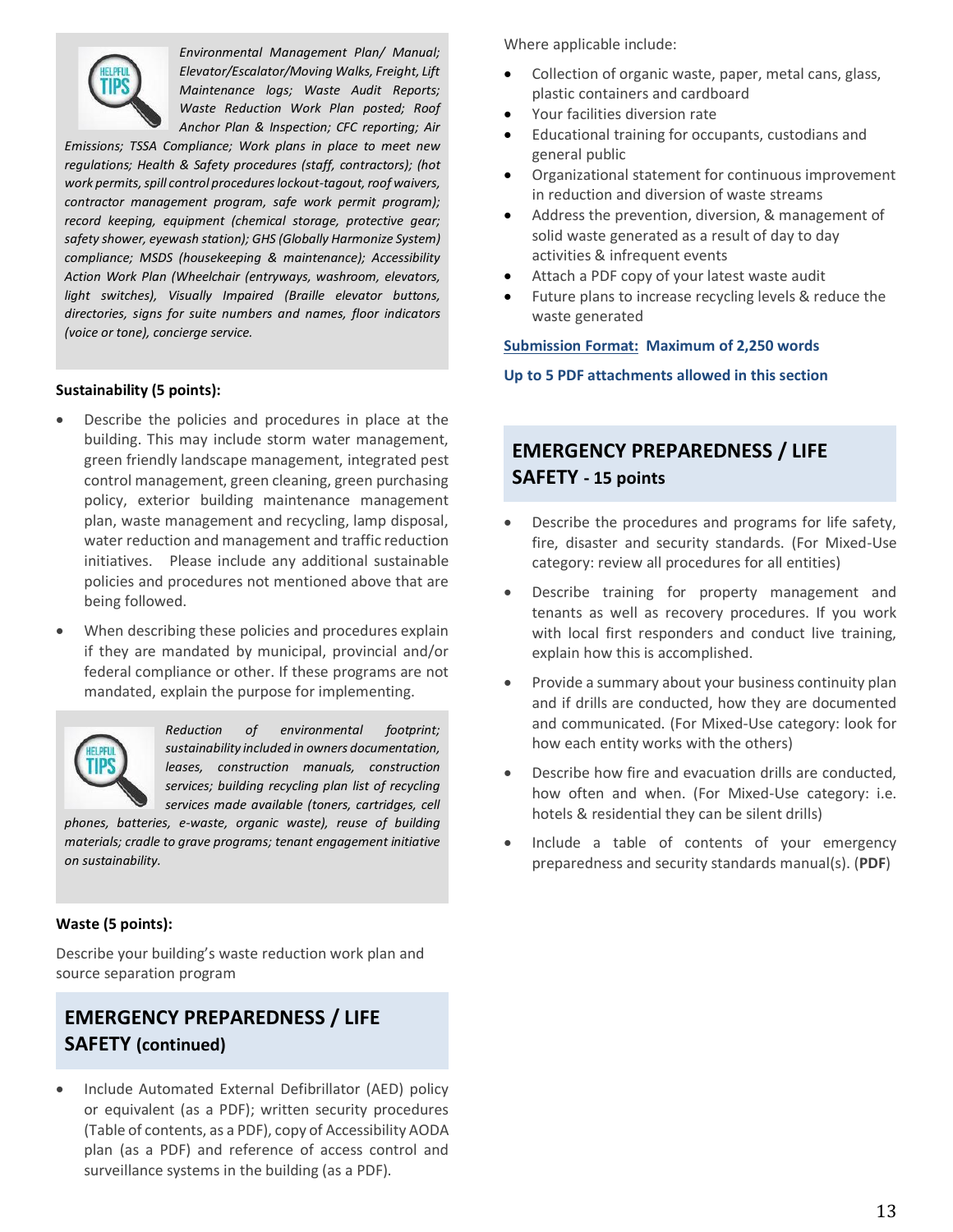

*Emergency Preparedness Plan; (Fire, Disaster, Pandemic, etc.); Evacuation Procedures, Tenant and Staff Training Drills; Emergency Systems, Maintenance, Procedures, Training, Testing, Recording/log Books, Fire/Emergency* 

*procedures; Annual Fire & Safety Systems Certificate; Monthly Fire Safety inspection sign off; Emergency After Hour Tenant Contact Procedures; Business Continuity Plan; Emergency Equipment; (AED, Oxygen, Self-Contained Breathing Apparatus (SCBA), first aid/trauma kits); Communications Equipment (2 way radios, Public Address systems, paging, emergency notification system)*

#### **Submission Format: Maximum of 1,800 words**

**A maximum of 5 PDF attachments allowed for this section.**

## **TRAINING FOR BUIDLING PERSONNEL - 15 points**

- Provide a list of qualifications for building staff.
- Include a building specific organization chart of the building management team (as a PDF), including any industry certifications, degrees or industry training.
- Describe the following: on-going training programs for building personnel including seminars, in-house training and continuing education completed as well as designations, participation in professional organizations and team building and how this is managed for all personnel. Detail prior year and current year training plus future plans.
- Indicate if any member of the management team has participated in at least one BOMA -sponsored (local, national or international) event within the last 12 months.

**NOTE:** 

**Industrial Building:** Discuss training for both on-site and offsite building personnel dedicated to the property.



*Internal training, seminars, courses, webinars, internal website as a resource, skill upgrading opportunities for employees; Internal Property Management Policy & Procedures and templates available to staff as a resource; Non-technical or* 

*customer service related training such as people skills, conflict resolution; training requirements by job function or role. Are any site staff currently working towards designations, degrees, certifications, applicable to their roles; Employee Assistance Program; Goals & Objective Program; staff performance reviews, feedback and communication; employee retention efforts, staff / team building events, mentoring, succession planning, employee recognition program; Industry/internal Awards & Recognition received by team, site or employee*

## **Submission Format: Maximum of 1,800 words 1 PDF allowed for this section**